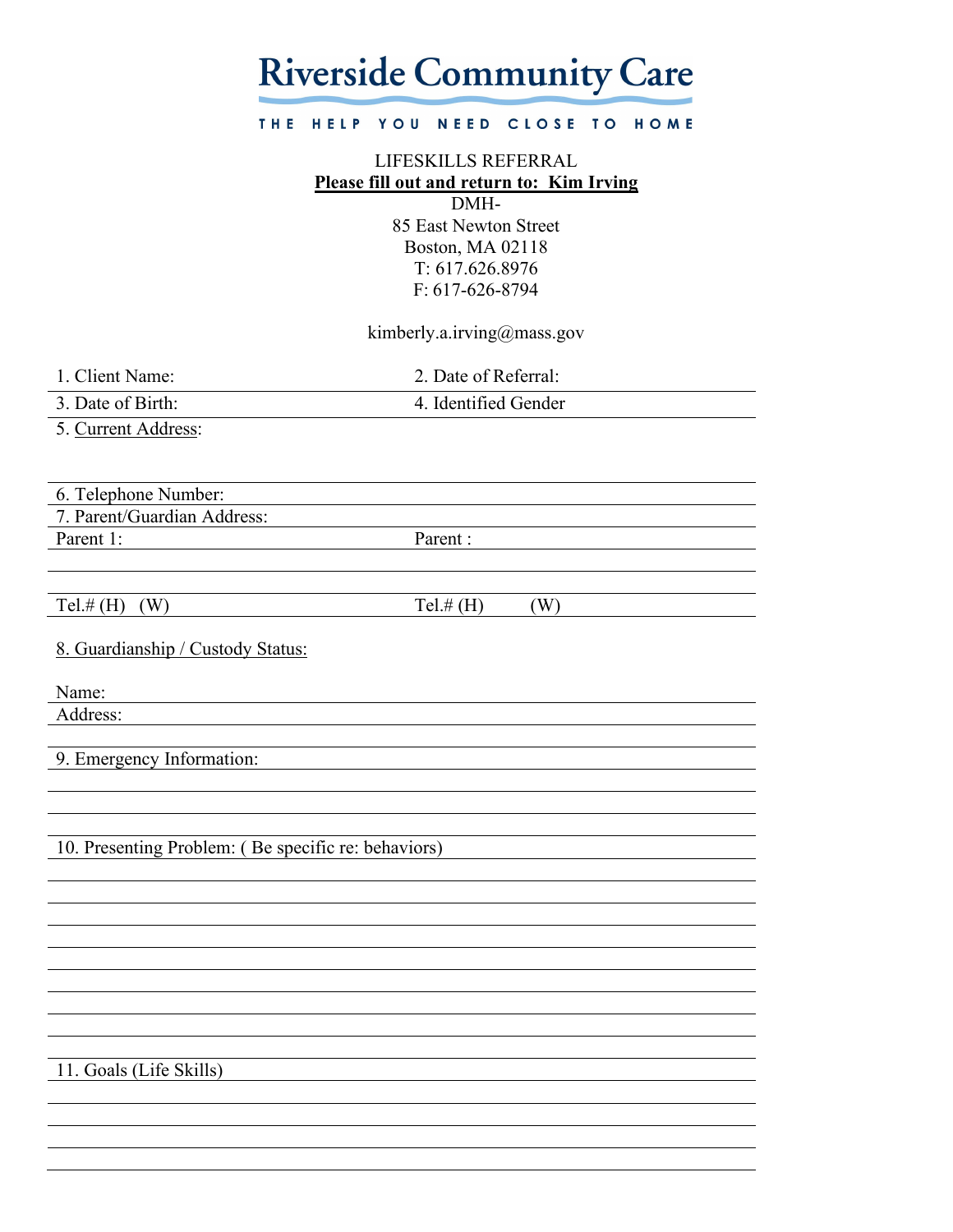## **Riverside Community Care**

THE HELP YOU NEED CLOSE TO HOME

### Other

| (Please check appropriate Entitlement)<br>12. Entitlements: |                            |
|-------------------------------------------------------------|----------------------------|
| GRF (General Relief)<br>( )                                 | <b>AFDC</b>                |
| SSI (Social Security Income)<br>$\mathcal{E}$               | Other(Please Define)       |
|                                                             |                            |
| 13. Education:                                              |                            |
| Grade:                                                      | School:                    |
| Town:<br>Date of IEP:                                       | Date of CORE Evaluation:   |
|                                                             |                            |
| 14. Psychiatric Hospitalizations:                           | Total Number:              |
| Hospital (Most Recent)<br>Date                              | Reason for Hospitalization |
|                                                             |                            |
| 15. Out – Of – Home Placements:<br>Placement<br>Date        |                            |
| 16. DSM Diagnosis:                                          |                            |
| Date:                                                       | Where From:                |
| Code                                                        | Diagnosis                  |
|                                                             |                            |
|                                                             |                            |
|                                                             |                            |
| 17. Symptomatology:                                         |                            |

History of any of the following:  $(c = Currently, H = History, B = Both)$ Suicidality ( ) Assaultive ( ) Fire Setting ( ) Escape Risk ( ) Sexualized Behaviors ( ) Sexual Abuse ( ) Self-Harm ( ) Psychotic Symptoms ( )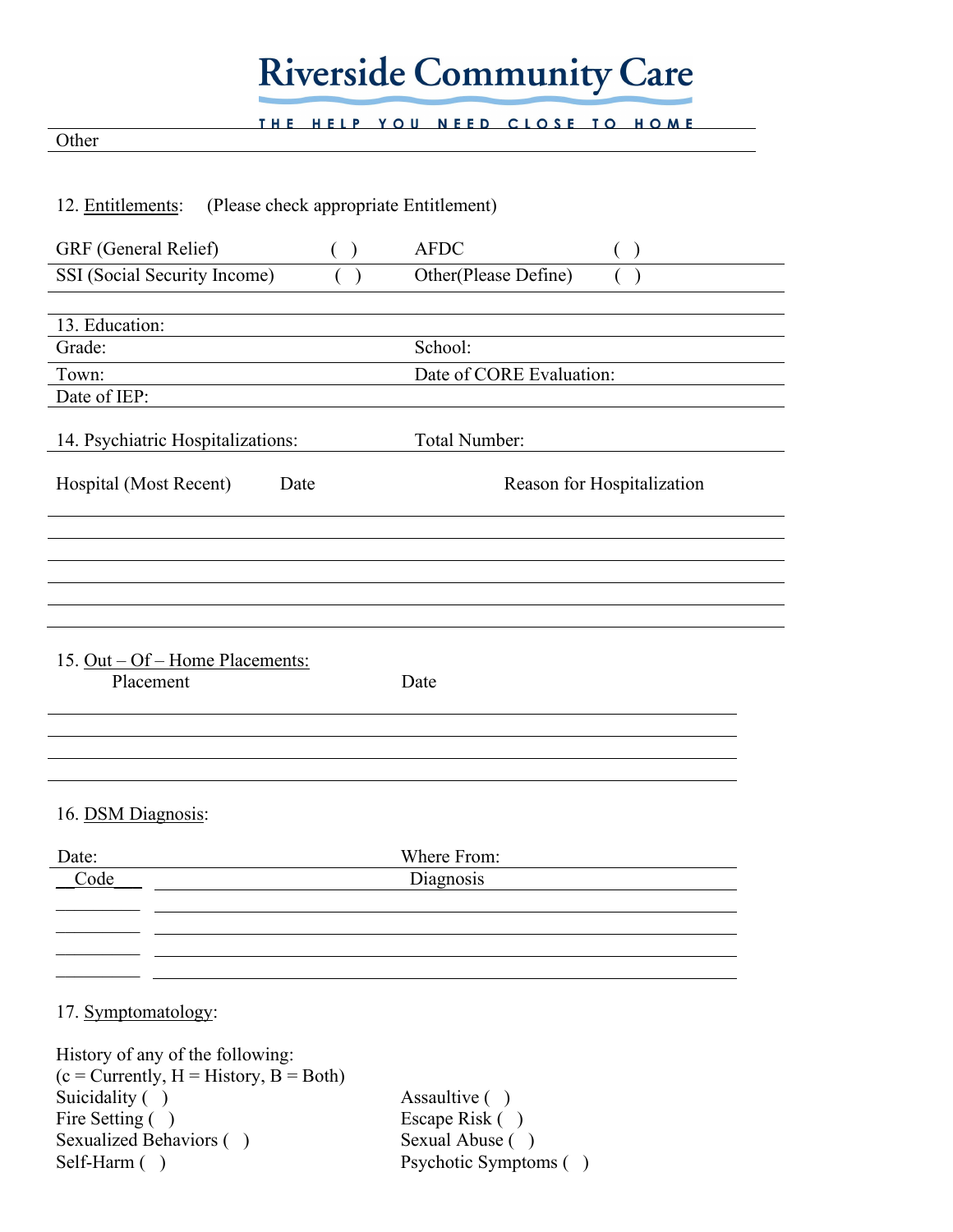|                                                                                                                                                                | <b>Riverside Community Care</b>                                                                      |
|----------------------------------------------------------------------------------------------------------------------------------------------------------------|------------------------------------------------------------------------------------------------------|
| Other (Please Explain)                                                                                                                                         | HELP YOU<br>NEED CLOSE TO<br>THE<br><b>HOME</b>                                                      |
| 18. DHM application submitted                                                                                                                                  | $( )$ yes $( )$ no<br>19. Drug / Alcohol Abuse (Be specific around type, frequency, and duration):   |
| a. Medications                                                                                                                                                 | 20. Prescribed Medications / Known Allergies or Medical Problems:<br>b. Allergies / Medical Problems |
| 21. Multigenerational Family History:                                                                                                                          | (Briefly mention psychiatric, drug / alcohol, or abuse Hx):                                          |
| 22. Criminal Justice History:                                                                                                                                  |                                                                                                      |
| 23. Contacts: (Include Telephone Number):<br>A. DMH (Dept. of Mental Health)<br>B. DYS (Dept. of Youth Services)<br>C. DCF (Dept. of Children and<br>Families) | the control of the control of the control of the control of the control of the control of            |
| D. SPED Liaison (School)<br>E. Therapist<br>F. Psychiatrist<br>G. Other (Please Explain)                                                                       |                                                                                                      |

24. Insurance: Policy #